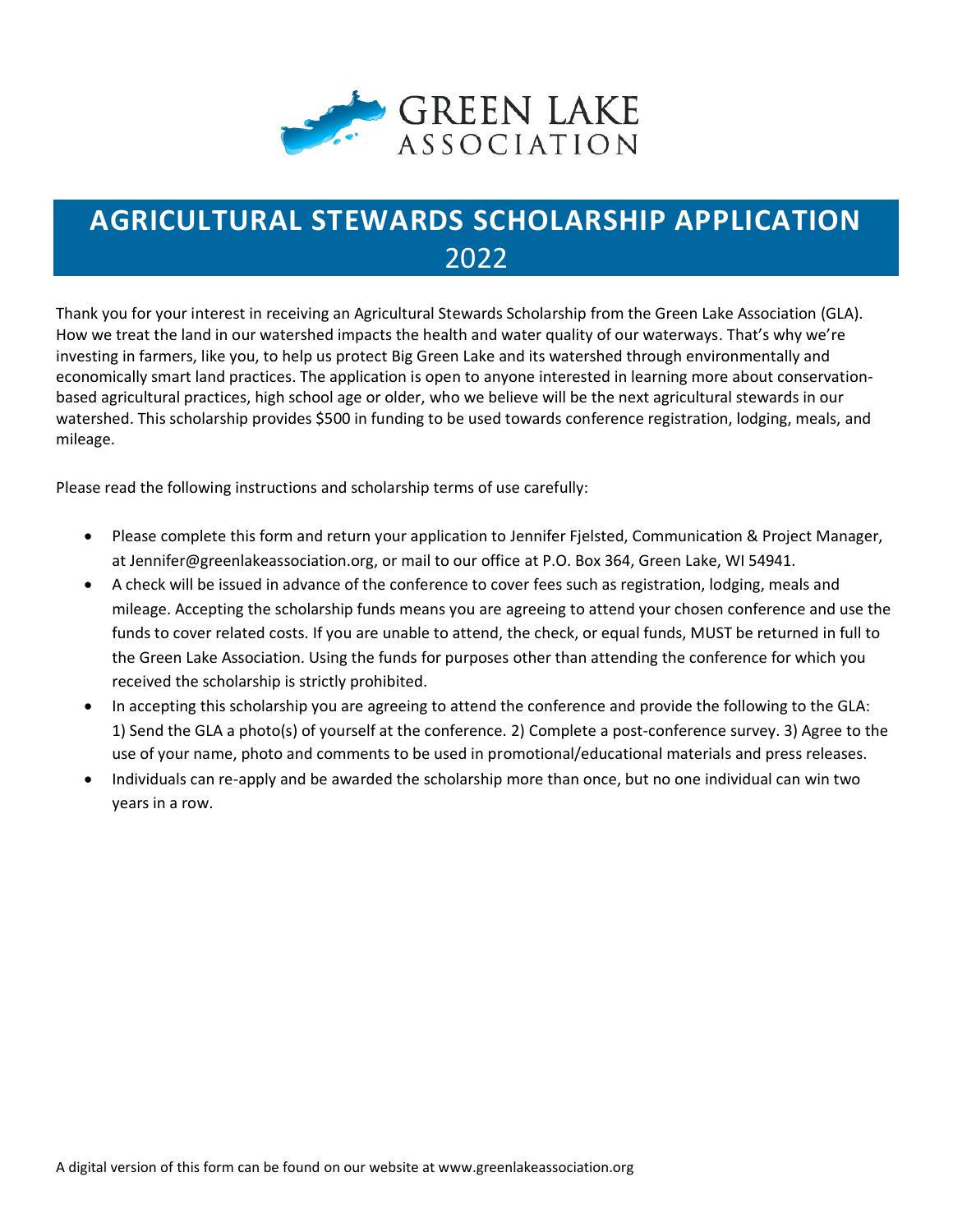# **APPLICATION QUESTIONS PAGE 1**

| <b>CONTACT INFORMATION</b>                                                                                                         |             |                                      |
|------------------------------------------------------------------------------------------------------------------------------------|-------------|--------------------------------------|
| Name:<br><u> 1989 - Johann Stein, mars an deutscher Stein und der Stein und der Stein und der Stein und der Stein und der</u>      | Date:       |                                      |
| Email:                                                                                                                             |             |                                      |
|                                                                                                                                    |             |                                      |
| <b>Mailing Address</b>                                                                                                             |             |                                      |
| Street:                                                                                                                            |             |                                      |
| City:<br><u> 1989 - Johann Stoff, deutscher Stoffen und der Stoffen und der Stoffen und der Stoffen und der Stoffen und der</u>    | State:      | $\mathsf{Zip:}\ \_\_\_\_\_\_\_\_\_\$ |
| Home Phone:                                                                                                                        | Cell Phone: |                                      |
| Local Sponsor if applicable (Example: Teacher, FFA Leader, Who told you about the conference)<br>Name:                             |             |                                      |
| Address:<br><u> 2000 - Andrea Andrew Maria (h. 18</u>                                                                              | State:      | Zip:                                 |
| Local Phone:                                                                                                                       |             |                                      |
|                                                                                                                                    |             |                                      |
| (For Students) Parent/Guardian                                                                                                     |             |                                      |
| Name:                                                                                                                              |             |                                      |
| Address:<br><u> 1989 - Johann Stoff, deutscher Stoffen und der Stoffen und der Stoffen und der Stoffen und der Stoffen und der</u> | State:      | Zip:                                 |
| Local Phone:                                                                                                                       |             |                                      |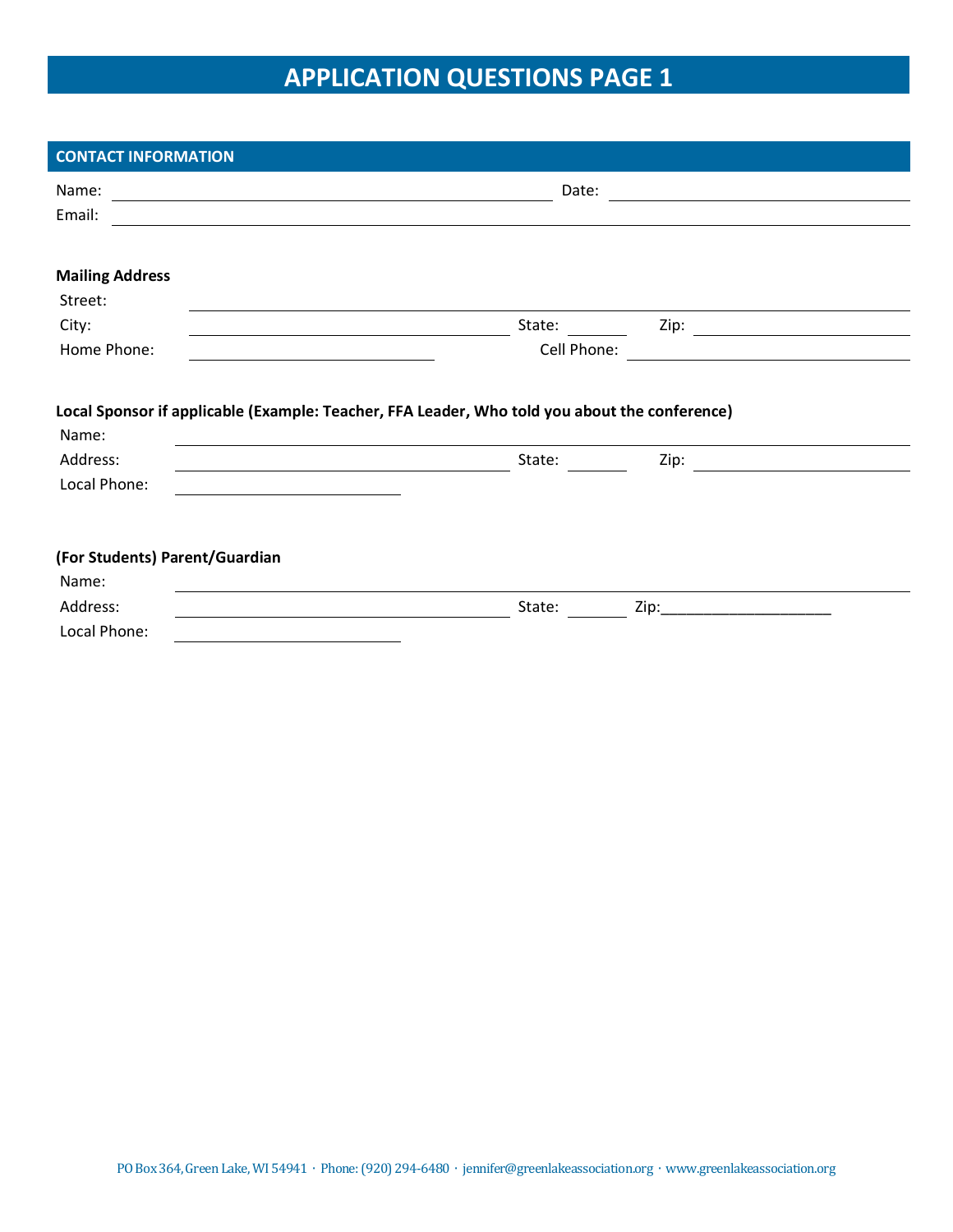### **APPLICATION QUESTIONS PAGE 2**

**1. Why is conservation important to you?** *The content box below will expand to make space for your content.*

### **2. What do you hope to gain from attending this conference?**

#### **3. Which conference do you want to attend?**

☐ GrassWorks Grazing Conference (January 20-22, 2022) Wisconsin Dells, WI

☐ Sustainable Farming Association Annual Conference (February 12, 2022) St. Joseph, MN

☐ MOSES Organic Farming Conference (February 24-26, 2022) La Crosse, WI

☐ Red Cedar Watershed Conference (March 10, 2022) Menomonie, WI

 $\Box$  Other (Please include conference name, date and location)